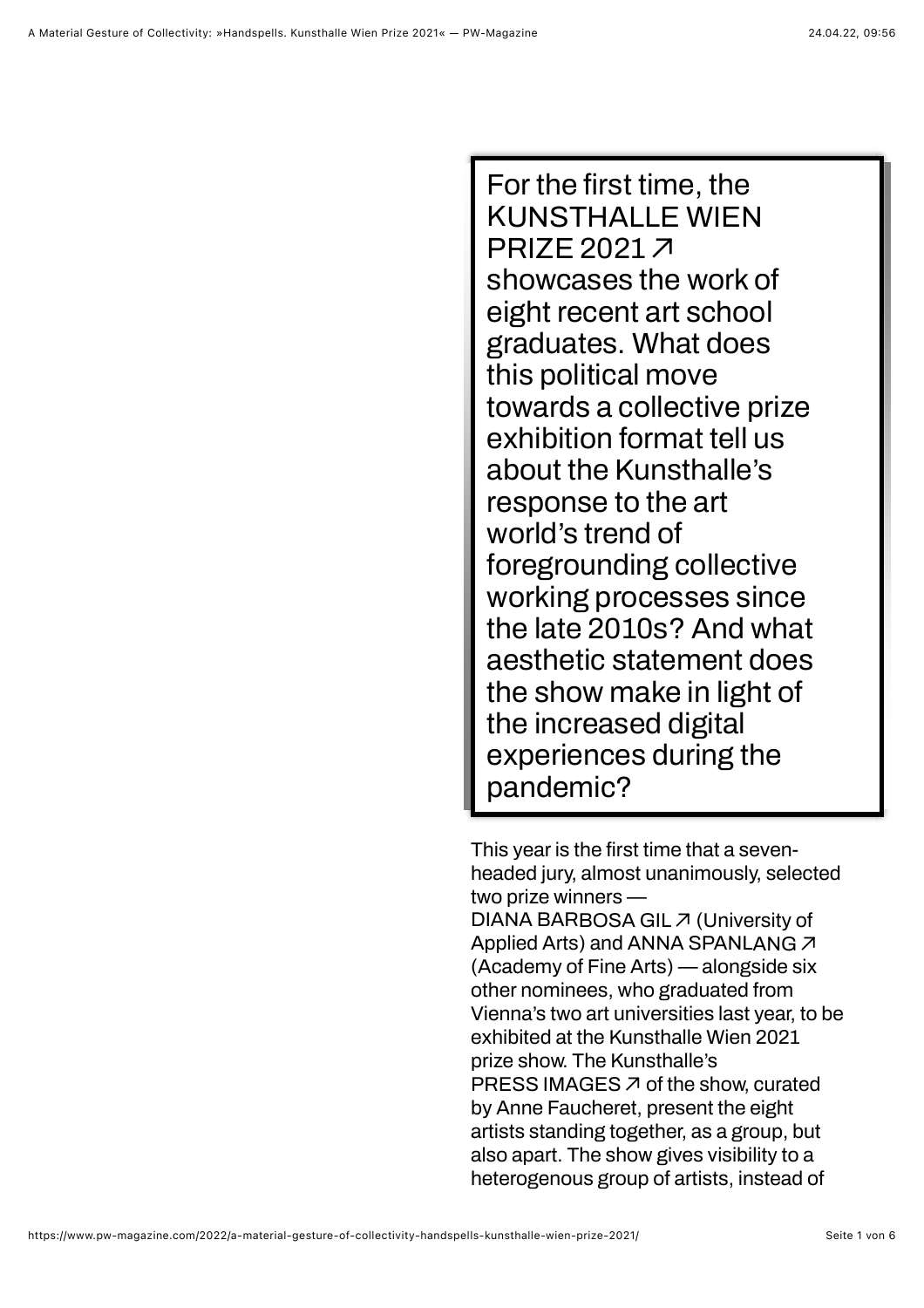**showcasing only the two winners. A critique of individualism implied, »Handspells« breaks with myths of solo prize formats. Its institutional politics presents the nominees and winners in the form of a quasi-collective, showcasing Vienna art schools' top league graduates of 2021.**

Read as a gesture of collectivity, produced in the extremely socially isolating times of the pandemic, the innovative exhibition format of the prize operates in line with the art world's recent political move to employ collectives rather than individuals since the late 2010s. In the preface to a recent issue on collectivity, the editors of Texte zur Kunst draw attention to the crux implied in the incorporation of artistic collectives in art institutions. Katharina Hausladen and Genevieve Lipinsky de Orlov note that »the idealization of collectivity […] runs the risk of not acknowledging real hierarchies, dependencies, envy, competition, and conflicts of interests, thereby legitimizing the privilege of individuals under the guise of collectivity.**¹**

On first sight, the heterogenous aesthetics of the collectively staged prize-winning exhibition brings the word eclectic to mind; but on second sight, Faucheret's curatorial care devoted to the work of Diana Barbosa Gil, Cho Beom-Seok, , **[JOJO GRONOSTAY](https://www.jojogronostay.com/)** ⬈ , **[ANI GURASHVILI](https://www.instagram.com/ani.gurashvili/)** ⬈ [LUKAS KAUFMANN](https://www.instagram.com/marilux_k/) *プ*, Anna Spanlang, **[NORA SEVERIOS](https://www.noraseverios.com/) ス, and [CHIN TSAO](https://chintsao.info/works/) ス** 

## foregrounds a clear aesthetic position. IAIS RIOG AROIIT [PW-Magazine](https://www.pw-magazine.com/) \L [ESSENTIALS](https://www.pw-magazine.com/essentials/) [BLOG](https://www.pw-magazine.com/blog/) [ABOUT](https://www.pw-magazine.com/about/) Q

to feed on material tactility. As the exhibition's description text states:

*Holding, scratching, making, drawing, writing, folding, weaving, stroking, touching, but also reading with fingers, speaking with hands, are crossing the artworks presented,*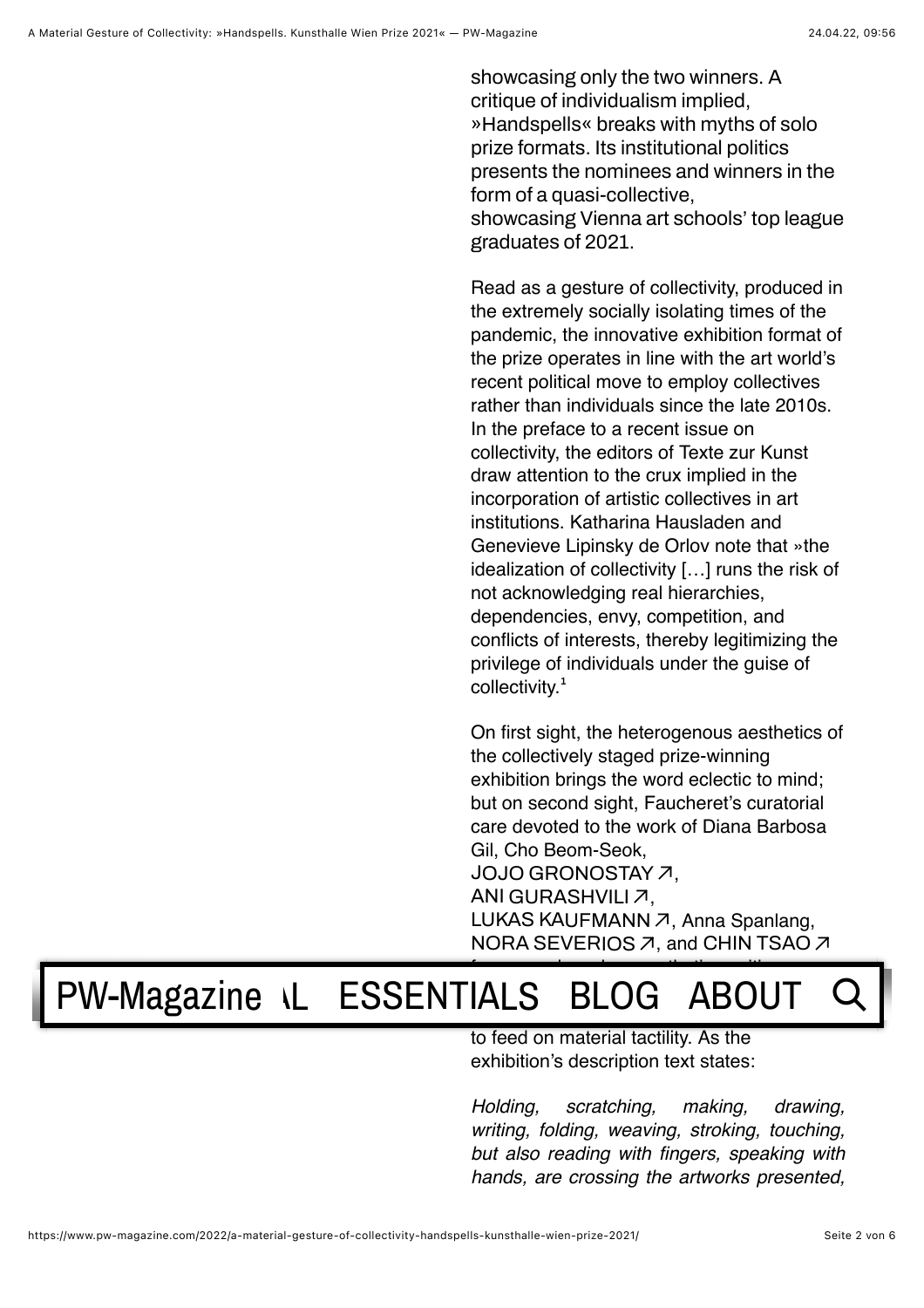*more or less literally, more or less visible.***²**

Among the works foregrounding material experiences, through their artistic techniques, are: Lukas Kaufmann's large, almost entirely black, language prints and drawings; Chin Tsao's pastel colour ceramics, her acyclic Cy Twomby-like colour drawings on cotton surfaces; Ani Gurashvili's surrealist paintings of mythical non-human creatures and animals; Nora Severios's fur animals, glued onto a beige fabric support; Jojo Gronostay's worn and left pairs of jeans of his fashion label Dead White Men's Clothes; and Diana Barbosa Gil's large, vertically installed reddish abstract painting, with silver objects attached, fills the center of the exhibition space.

**A small selection of new media works is also included. Anna Spanlang's winning documentary video work, »CEREAL / Soy Claudia, soy Esther y soy Teresa. Soy Ingrid, soy Fabiola y soy Valeria« (2021), features digital image footage. Spanlang shot it with her mobile phone camera before and during the pandemic. Her video is displayed together with Sunny Pfalzer's soft seating sculptures in front. Two other digital artworks are by** Tsao**. Alongside the ceramic works, she also exhibits digital language slogans and the video work »The Land of Promise«, and Cho Beom-Seok** show two black-and-white still from his film **»Prägung« [Imprint]. The unspectacular inclusion of new media works in the objectfocused group exhibition breaks the aesthetic spell that both, delicately handmade, spatially installed physical objects, as well as new media works often project if they are over-theatrically installed.**

**The exhibition title stresses Faucheret's curatorial aesthetic approach as a response to the subsuming digital working conditions: »Handspells«'s combination of materially and digitally produced works of**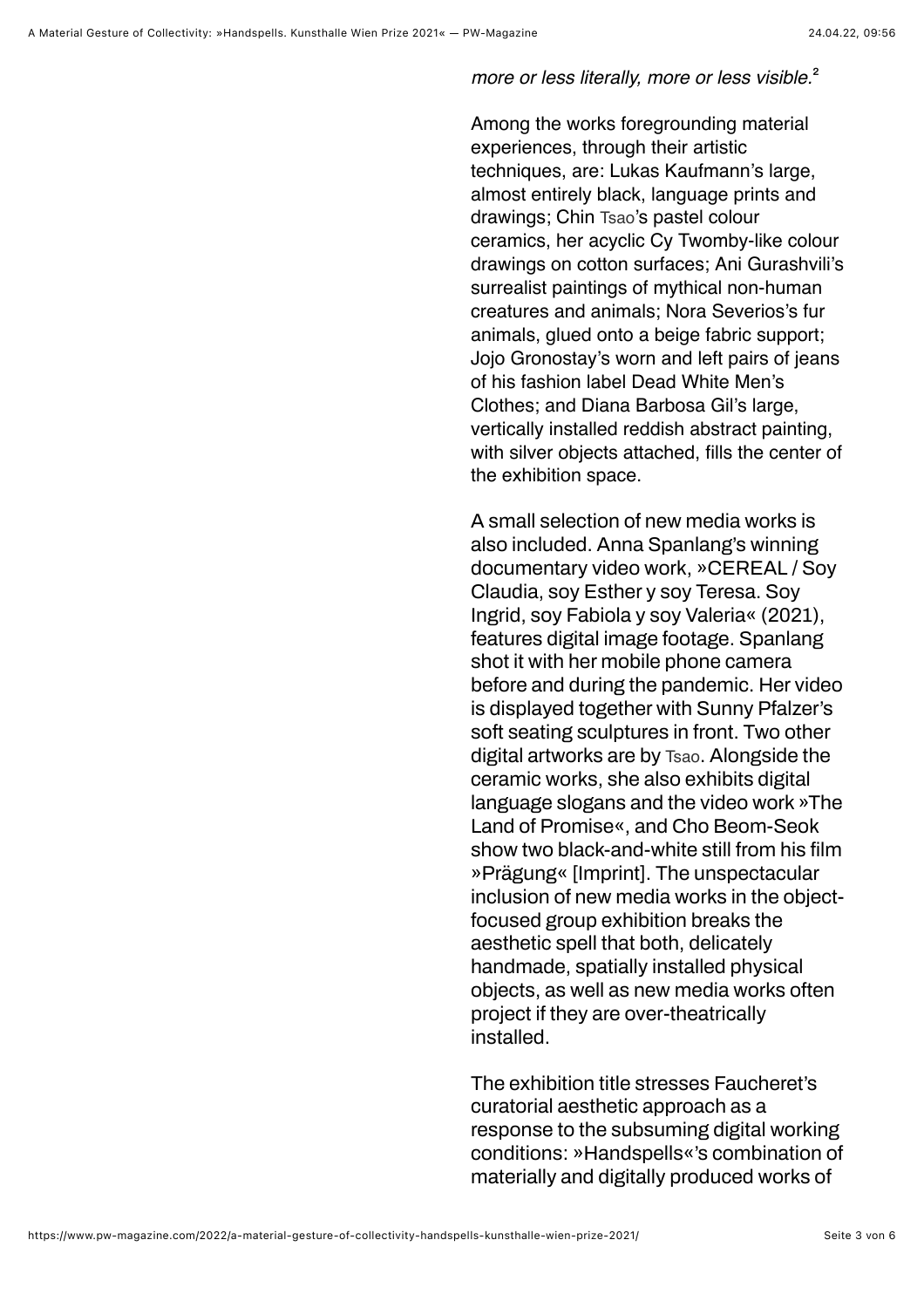**art refers to the normative entanglement of the physical and abstract world in our digitalised contemporary culture. The selected artists' choice to make mainly sculptural art objects during the pandemic and exhibit them in the show makes, however, a strong point for the haptic power of the physical material over the medially projected digital world. The interdependency between handmade and technologically produced things represents, like the curatorial practice of the exhibition itself, a form of being in touch. Bodies are always present, but their interactivity and closeness differ according to the media used.** 

The question concerning the application of the human body and its material objects within the social relations of the art world also links to ethical concerns of care. While aesthetic analysis applies to works of art, ethics concerns the agency and intersubjectivity of the makers, thus, the base structure of artistic work. For Rosi Braidotti, ethics is »related to the physics and the biology of bodies. That means that it deals with the question of what exactly a body can do and how much a body can take.«**³** And it is also, Braidotti notes, »the key to social accountability and responsive citizenship. This constitutes a break from the reduction of 'care' to the private realm reserved for women, as something 'below' politics'« and cannot »be neutral«<sup>4</sup>.

**If the prize exhibition, as a whole, is read as a performative gesture, making a claim for the potency of physical materiality and collective exhibition designs, then the curatorial care work and its ethical approach under the challenging, twodimensional, disembodied working conditions of the pandemic is key to make sense of the Kunsthalle Preis Wien 2021 show. The heterogeneity of the artists, graduating from both Vienna-based art schools, is the driving force of the prize**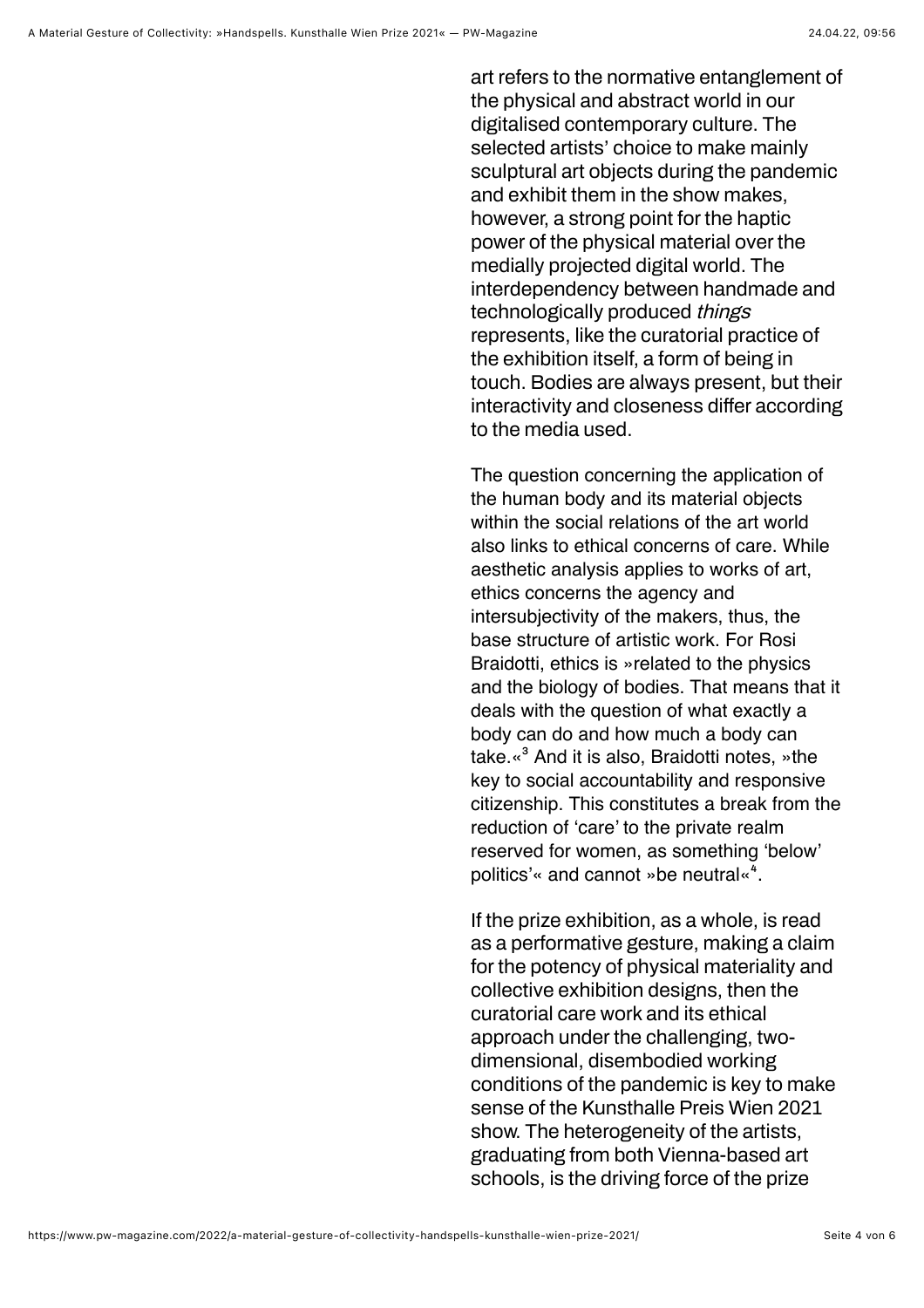**exhibition; but its focus on physical artworks, in dialogue with digital works, interweaves their distinct approaches.**

**Nora Severios's installation, »Schulen über der Erde« [Airs above the Ground, 2021], placed in the centre of the exhibition space, draws particular attention to the ideological fragility of group shows. Thin strings, she made out of stinging nettle in a tedious production process, are attached to pastel-coloured ceramic forms which mimick the shape of** horse tail bandages. Her room filling string **installation visually alludes to existing naturalised hierarchies that hinge between individual-collective and physical-digital cultural means of production. Enmeshed in cultural politics and hybrid contemporary working conditions, the prize show's natural materials, and** Severios's animal figures in particular, **gesture towards the socio-ecological potentiality of collectively shaped cultural realms in a performatively newly ordered, post-pandemic societal constellation.**

**¹** Katharina Hausladen and Genevieve Lipinsky de Orlov, »Preface«, in: Texte zur Kunst: Collectivity, December 2021, p. 4. **²** 

## A Material Gesture of Co尴尬慨<sup>, wien</sup>PPESSdspells. Kunsthalle Wien Prize 2021 « **RELEASE** ⬈

**³** Rosi Braidotti, »Transpositions: On

[ENGLISH](https://www.pw-magazine.com/tag/english/) | [ART](https://www.pw-magazine.com/tag/art/) | [REVIEW](https://www.pw-magazine.com/tag/review/) | [ACADEMY OF FINE ARTS](https://www.pw-magazine.com/tag/academy-of-fine-arts/) MAGENGER TRANGURIST FRALLY ERGERS,

**March 17, 2022 — Text by Lisa Moravec** p. 129. **⁴** Ibid, p. 119



## RELATED ARTICLES